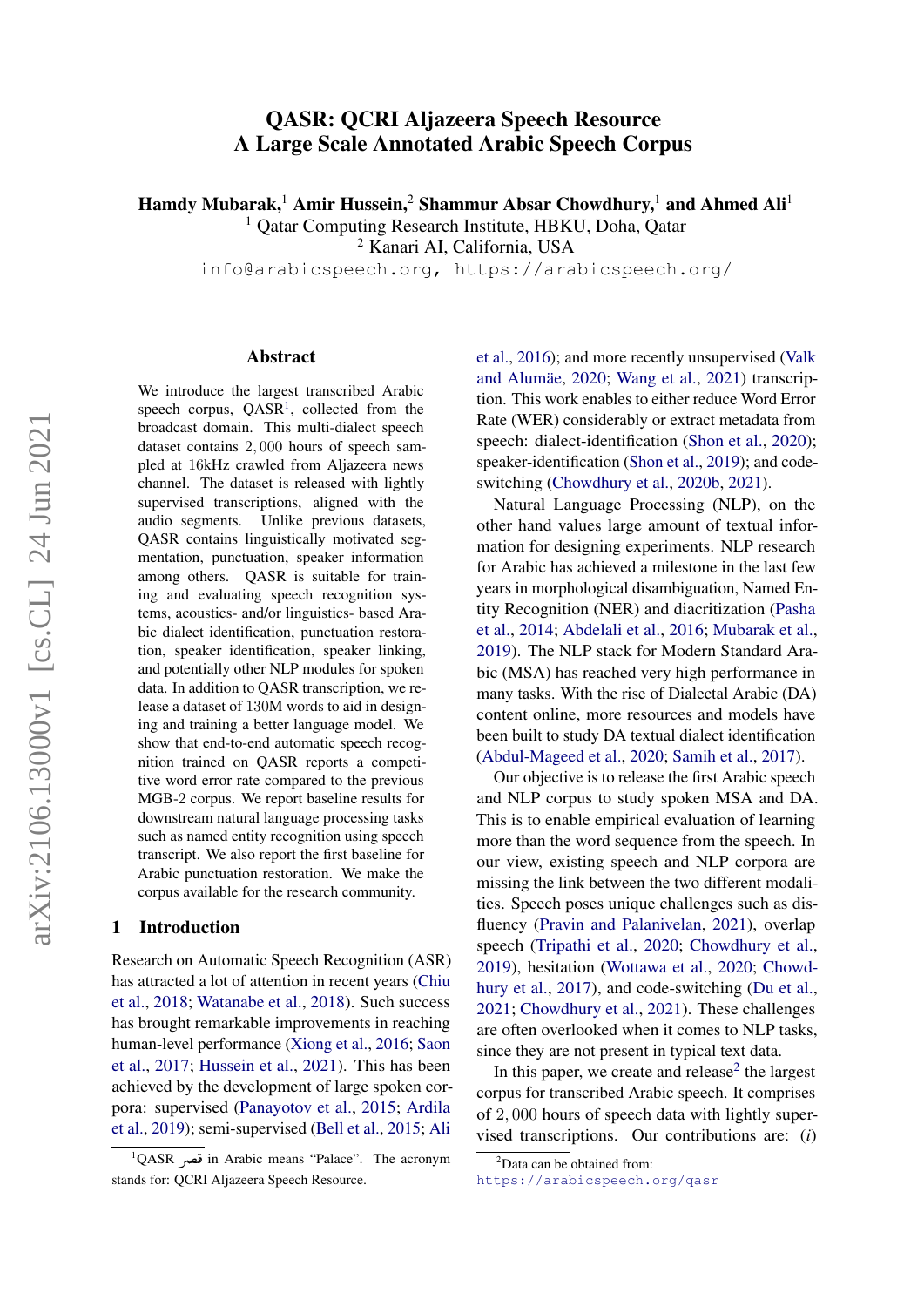aligning the transcription with the corresponding audio segments including punctuation for building ASR systems; (*ii*) providing semi-supervised speaker identification and speaker linking per audio segments; (*iii*) releasing baseline results for acoustic and linguistic Arabic dialect identification and punctuation restoration; (*iv*) adding a new layer of annotation in the publicly available MGB-2 testset, for evaluating NER for speech transcription; (*v*) sharing code-switching data between Arabic and foreign languages for speech and text; and finally, (*vi*) releasing more than 130M words for Language Model (LM).

We believe that providing the research community with access to multi-dialectal speech data along with the corresponding NLP features will foster open research in several areas, such as the analysis of speech and NLP processing jointly. Here, we build models and share the baseline results for all of the aforementioned tasks.

## 1.1 Related work

The CallHome task within the NIST benchmark evaluations framework [\(Pallett,](#page-10-9) [2003\)](#page-10-9), released one of the first transcribed Arabic dialect dataset. Over years, NIST evaluations provided with more dialectal - mainly in Egyptian and Levantine dialects, as part of language recognition evaluation campaign. Projects such as GALE and TRANSTAC [\(Olive](#page-10-10) [et al.,](#page-10-10) [2011\)](#page-10-10) program, released more than 251 hours of Arabic data, including the first spoken Iraqi dialect among others. These datasets exposed the research community to the challenges of spoken dialectal Arabic and motivated to design competition to handle dialect identification, dialectal ASR among others (see [Ali et al.](#page-9-6) [\(2021\)](#page-9-6) for details).

The following datasets are released from the Multi-Genre Broadcast MGB challenge: *(i)* MGB- $2$  [\(Ali et al.,](#page-9-3)  $2016$ ) – this dataset is the first milestone towards designing the first large scale continuous speech recognition for Arabic language. The corpus contains a total of 1, 200 hours of speech with lightly supervised transcriptions and is collected from Aljazeera Arabic news channel span over many years. *(ii)* MGB-3 [\(Ali et al.,](#page-9-7) [2017\)](#page-9-7) – focused on only Egyptian Arabic broadcast data comprises of 16 hours. *(iii)* MGB-5 [\(Ali et al.,](#page-9-8) [2019\)](#page-9-8) – consists of 13 hours of Moroccan Arabic speech data. In addition, the CommonVoice<sup>[3](#page-1-0)</sup> Ara<span id="page-1-2"></span>Table 1: Comparison between MGB-2 *vs* QASR.

|                        | $MGB-2$                 | OASR                              |
|------------------------|-------------------------|-----------------------------------|
| Hours                  | 1,200                   | 2,000                             |
| <b>Dialects</b>        | MSA, GLF, LEV, NOR, EGY |                                   |
|                        | Influenced by           | Linguistically and                |
| Segmentation           | silence and             | acoustically                      |
|                        | segment length          | motivated                         |
| Transcription          | Lightly                 | Lightly                           |
|                        | supervised              | supervised                        |
| Punctuation            |                         |                                   |
| Code-Switching         |                         |                                   |
| Possible Turn-Ending   |                         |                                   |
| <b>Speaker Names</b>   |                         | $\checkmark$ (+ normalised names) |
| Speaker Gender         |                         | $\checkmark$ (2000 speakers)      |
|                        |                         | covers $\approx 82\%$ data        |
| <b>Speaker Country</b> |                         | $\checkmark$ Manually annotated   |
|                        |                         | in testset                        |
| NER                    |                         | $\checkmark$ Manually annotated   |
|                        |                         | in testset                        |
|                        |                         |                                   |

bic dataset, from the CommonVoice project, provides 49 hours of modern standard Arabic (MSA) speech data.<sup>[4](#page-1-1)</sup>

Unlike MGB-2, QASR dataset is the largest multi-dialectal corpus with linguistically motivated segmentation. The dataset includes multi-layer information that aids both speech and NLP research community. QASR is the first speech corpora to provide resources for benchmarking NER, punctuation restoration systems. For close comparison between MGB-2 *vs* QASR, see Table [1.](#page-1-2)

## 2 Corpus Creation

### 2.1 Data Collection

We obtained Aljazeera Arabic news channel's archive (henceforth AJ), spanning over 11 years from 2004 until 2015. It contains more than 4, 000 episodes from 19 different programs. These programs cover different domains like politics, society, economy, sports, science, etc. For each episode, we have the following: (*i*) audio sampled at 16KHz; (*ii*) manual transcription, the textual transcriptions contained no timing information. The quality of the transcription varied significantly; the most challenging were conversational programs in which overlapping speech and dialectal usage was more frequent; and finally (*iii*) some metadata.

For better evaluation of the QASR corpus, we reused the publicly available MGB-2 [\(Ali et al.,](#page-9-3) [2016\)](#page-9-3) testset as it has been manually revised, coming from the same channel, thus making this testset ideal to evaluate the QASR corpus. It is worth noting that we ensure that the MGB-2 dev/test sets

<span id="page-1-0"></span><sup>3</sup>[https://commonvoice.mozilla.org/en/](https://commonvoice.mozilla.org/en/datasets) [datasets](https://commonvoice.mozilla.org/en/datasets)

<span id="page-1-1"></span><sup>&</sup>lt;sup>4</sup>Reported on June 2021.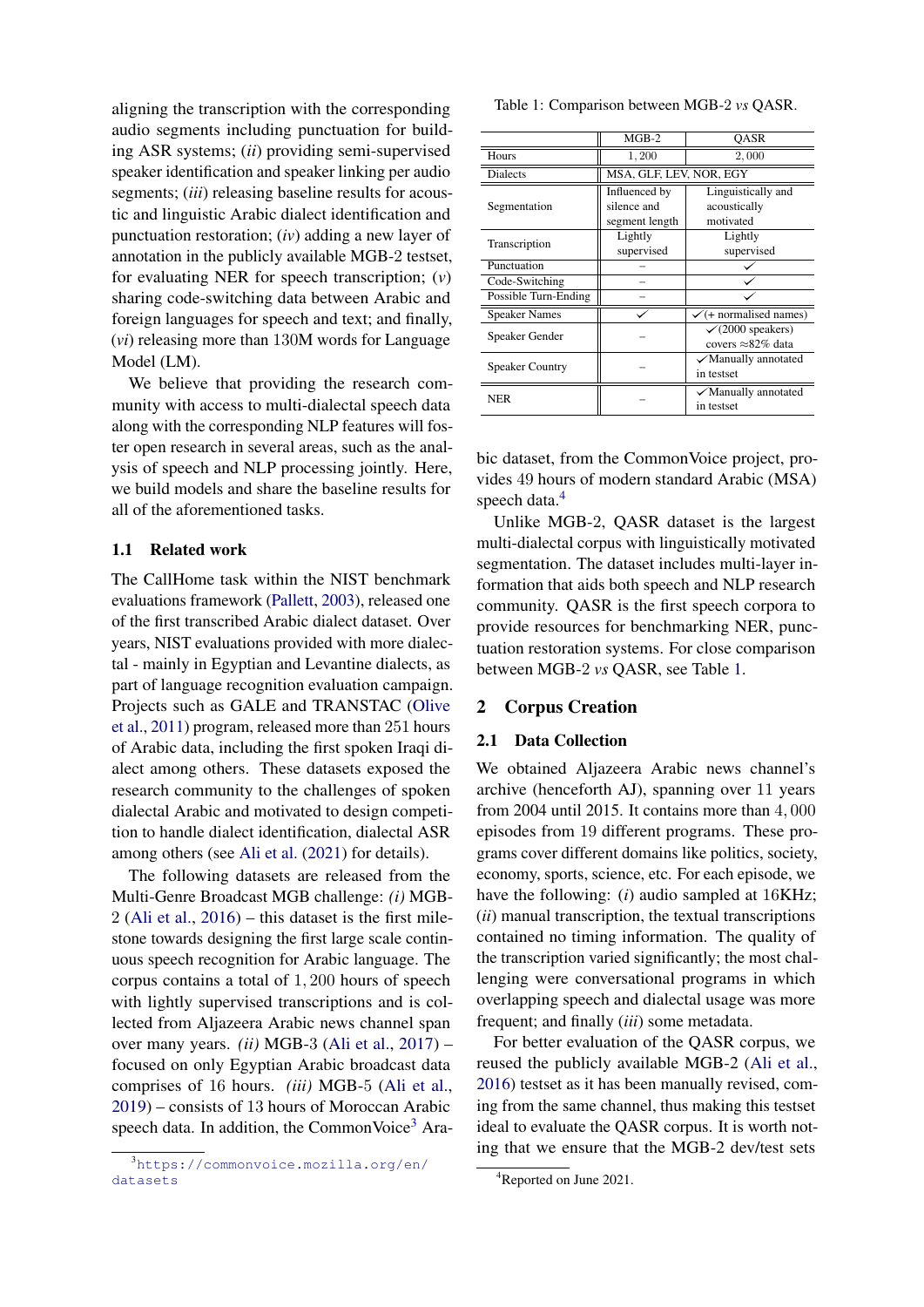<span id="page-2-1"></span>

| <b>Item</b>     | <b>Description</b>                                 |
|-----------------|----------------------------------------------------|
| Hours           | 10                                                 |
| Episodes        | 17. Average episode duration $=$ 34 min            |
| Segments        | 8,014                                              |
| Words           | 69, 644. Unique words = $15,754$                   |
| <b>Speakers</b> | 111                                                |
| Males           | 87 (78%)                                           |
| Females         | $13(11\%)$                                         |
| Variety         | MSA: 78%: Dialectal Arabic: 22%                    |
| Countries       | Top 5 countries are: (based on dialectal segments) |
|                 | EG: 18%, SY: 11%, PS: 11%, DZ: 8%, SD: 7%          |
| Genre           | Top 5 topics are: Politics: 69%, Society: 9%,      |
|                 | Economy: 8%, Culture/Art: 4%, Health: 3%           |

Table 2: *Description of the updated MGB-*2 *testset*

<span id="page-2-3"></span>

| Item            | Count  | <b>Notes</b>                         |
|-----------------|--------|--------------------------------------|
| Hours           | 2,041  |                                      |
| Episodes        | 3,545  | Average episode duration $= 32$ min. |
| Segments        | 1.6M   | . Average segment duration $=$ 4 sec |
|                 |        | 84% of segments are [2-6] sec        |
|                 |        | . Average segment $len = 9$ words    |
|                 |        | 80% of segments have [5-11] words    |
| Words           | 14.3M  | Unique words = $360K$                |
| <b>Speakers</b> | 27,977 | Unique speakers = $11,092$           |
| Males           | 1,171  | $1.2M$ segments $(69\%)$             |
| Females         | 68     | 99K segments (6%)                    |

Table 3: *QASR Corpus Statistics*

are not included in QASR corpus, so they can be used to report progress on the Arabic ASR challenge. We have also enriched the MGB-2 testset with manually annotated speaker information like country<sup>[5](#page-2-0)</sup>, gender of the speakers, along with NER information and used it to evaluate our baselines.

Moreover, we apply topic classification and dialect identification. Our models achieved an overall accuracy of 96% and 88% respectively, which have been measured on internal testsets also created from Aljazeera news articles. More details can be found in ASAD demo paper [\(Hassan et al.,](#page-10-11) [2021\)](#page-10-11). Table [2](#page-2-1) gives a rough estimate about distributions in the updated MGB-2 testset.

## 2.2 Metadata Information

Most of the recorded programs have the following metadata: program name, episode title and date, speaker names and topics of the episode. Majority of metadata information appear in the beginning of the file. However, some of them are embedded inside the episode transcription. Figure [1](#page-2-2) shows a sample input file from Aljazeera. One of the main challenges is the inconsistency in speaker names, e.g. *Barack Obama* appeared in 9 different forms (*Barack Obama*, *Barack Obama/the US President*, *Barack Obama/President of USA*, *Barck Obama* (typo), etc.). The list of guest speakers and episode topics are not comprehensive, with many spelling mistakes in the majority of metadata field names and attributes. To overcome these challenges, we applied several iterations of automatic parsing and extraction followed by manual verification and standardization.

<span id="page-2-2"></span>

| <b>Program Name: Behind the news</b><br><b>اسم البرنامج:</b> ما وراء الخبر<br>Episode Title: US-European rapprochement with Iran<br><b>عنوان الحلقة:</b> التقارب الأميركي الأوروبي مع إيران<br><b>Anchor Speaker: Fayrouz Ziani</b><br>مقدمة الحلقة: فيروز زياني<br>Guests:<br>- Justin Logan / Director of Foreign Policy Studies at the Cato Institute<br>ـ محمد شريعتي/ مستشار الرئيس الإيراني الأسبق محمد خاتمي<br>- جستن لو غان/ مدير در اسات السياسية الخار جية في معهد كيتو |
|------------------------------------------------------------------------------------------------------------------------------------------------------------------------------------------------------------------------------------------------------------------------------------------------------------------------------------------------------------------------------------------------------------------------------------------------------------------------------------|
|                                                                                                                                                                                                                                                                                                                                                                                                                                                                                    |
|                                                                                                                                                                                                                                                                                                                                                                                                                                                                                    |
|                                                                                                                                                                                                                                                                                                                                                                                                                                                                                    |
|                                                                                                                                                                                                                                                                                                                                                                                                                                                                                    |
|                                                                                                                                                                                                                                                                                                                                                                                                                                                                                    |
|                                                                                                                                                                                                                                                                                                                                                                                                                                                                                    |
|                                                                                                                                                                                                                                                                                                                                                                                                                                                                                    |
|                                                                                                                                                                                                                                                                                                                                                                                                                                                                                    |
|                                                                                                                                                                                                                                                                                                                                                                                                                                                                                    |
| <b>Episode Date: 24/9/2013</b><br>تاريخ الطقة:2013/9/24                                                                                                                                                                                                                                                                                                                                                                                                                            |
| <b>Topics:</b>                                                                                                                                                                                                                                                                                                                                                                                                                                                                     |
| المحاور :<br>- Iranian desire for rapprochement with the international                                                                                                                                                                                                                                                                                                                                                                                                             |
| ر غبة إير انية في التقار ب مع المجتمع الدولي                                                                                                                                                                                                                                                                                                                                                                                                                                       |
| - Iranian signals described as positive                                                                                                                                                                                                                                                                                                                                                                                                                                            |
| إشار ات إير انية وصفت بالإيجابية<br>- Black background and American precedent in the intervention                                                                                                                                                                                                                                                                                                                                                                                  |
| خلفية سوداء وسابقة أميركية في التدخل                                                                                                                                                                                                                                                                                                                                                                                                                                               |
| Segment <sub>2</sub><br>Seømei                                                                                                                                                                                                                                                                                                                                                                                                                                                     |
| <b>فيروز زياني:</b> السلام عليكم، قال الرئيس الأميركي بآراك أوباما في خطابه أمام الجمعية                                                                                                                                                                                                                                                                                                                                                                                           |
| العامة للأمم المتحدة، انه من الضروري تجربة النهج الدبلوماسي مع إيران، تصريح                                                                                                                                                                                                                                                                                                                                                                                                        |
| أوباما يأتي في تناغم مع لقاء جمع بين وليام هيغ وزير خارجية بريطانيا، التي أغلقت                                                                                                                                                                                                                                                                                                                                                                                                    |
| سفارتها في طهران منذ عامين، بنظيره الإيراني محمد جواد ظريف، كما أنها تتزامن                                                                                                                                                                                                                                                                                                                                                                                                        |
| مع ما وصف بحملة تقارب تجاه الغرب نفذتها إيران بدءا بالإفراج عن معتقلين سياسيين                                                                                                                                                                                                                                                                                                                                                                                                     |
| كان أوباما قد دعاها لإطلاق سراحهم وصولاً إلى تعهدات بتقديم تنازلاتٍ في الملف                                                                                                                                                                                                                                                                                                                                                                                                       |
| النووي الإيراني.<br>Segment9                                                                                                                                                                                                                                                                                                                                                                                                                                                       |

Figure 1: *Sample input text file from Aljazeera. Output segments are underlined using different colors.*

Sample output file from QASR is shown in Figure [2.](#page-3-0) It contains speaker names as they appear in the current episode and their corresponding standardized forms across all files, which can be useful for tasks such as speaker identification and speaker linking across the entire corpus. For each speaker, we provide gender information and whether the speaker's name refers to a unique person (e.g. *Barack Obama*) or not (e.g. *One of the protesters*, or *an audio reporter*). Figure [2](#page-3-0) has information on the anchor speaker and two guests as they appear in the metadata file, in addition to other speakers that were missed in the original transcription. It is worth noting that we provide gender and country for common Arabic speakers (who have at least 20 segments in the entire corpus). On the other hand, we ignore metadata for foreign speakers because dubbing their speeches can be done by any voice-over. We provide gender information for 2, 000 speakers and this covers 82% of all segments in the whole corpus.

Speech and text are aligned (see details in Section [2.3\)](#page-3-1) and split into short segments (see Section

<span id="page-2-0"></span> $5$ We use ISO 3166 for country codes. [https:](https://en.wikipedia.org/wiki/List_of_ISO_3166_country_codes) [//en.wikipedia.org/wiki/List\\_of\\_ISO\\_](https://en.wikipedia.org/wiki/List_of_ISO_3166_country_codes) [3166\\_country\\_codes](https://en.wikipedia.org/wiki/List_of_ISO_3166_country_codes)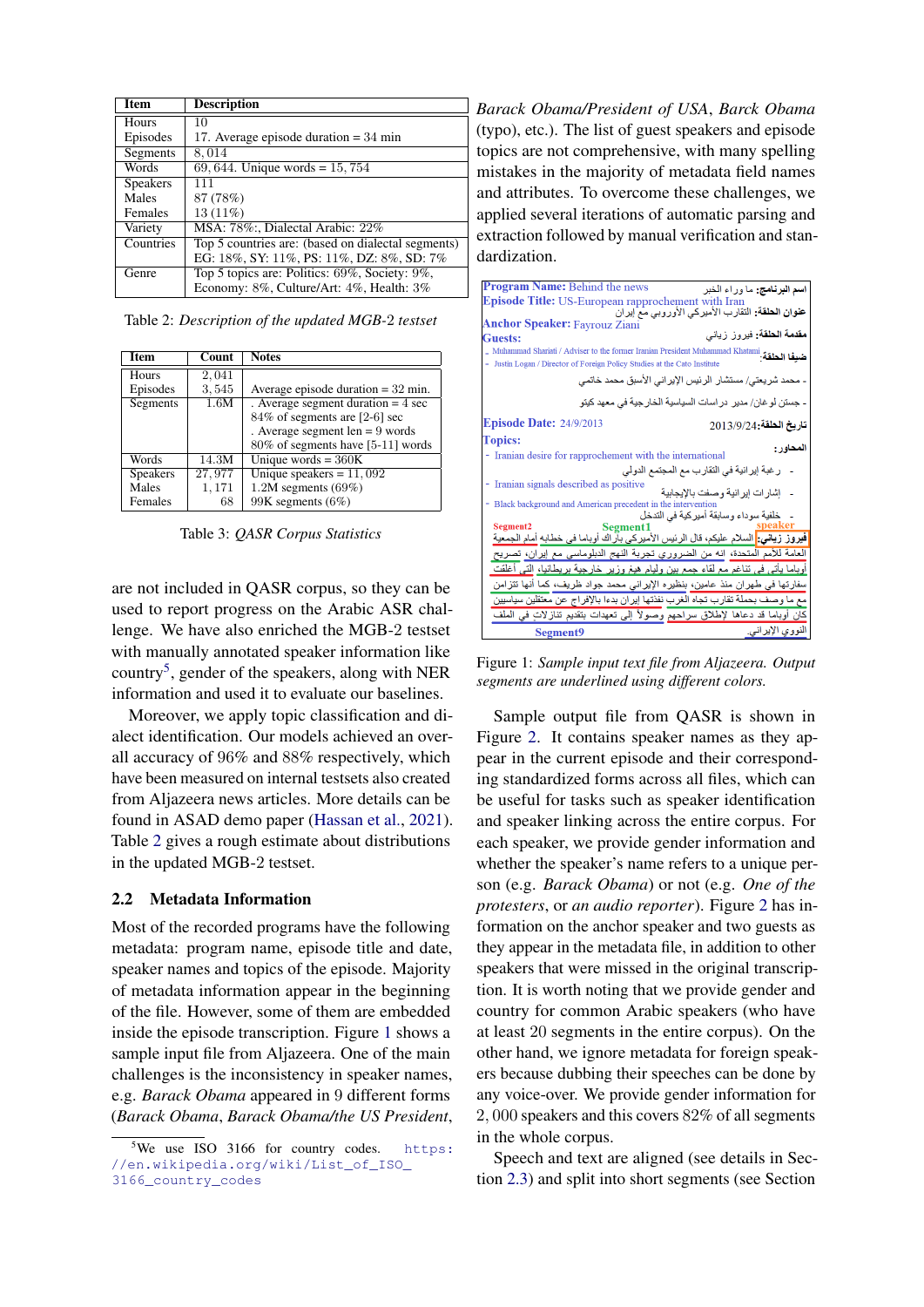<span id="page-3-0"></span>

| "فيروز زياني"=normalizedName "فيروز زياني"=speaker_id="sp1"_name                    |                           |
|-------------------------------------------------------------------------------------|---------------------------|
| gender="f" unique="1"/> Translation: Fayrouz Ziani                                  |                           |
| "محمد الكبير الكتبي"=speaker id="sp2" name>                                         |                           |
|                                                                                     |                           |
| "باراك أوباما / الرئيس الأسبركي"=speaker id= <b>"sp3"</b> name>                     |                           |
| <td></td>                                                                           |                           |
| "محمد شربعتي"=normalizedName "محمد شربعتي"=speaker id=" <b>sp4</b> " name           |                           |
| qender="m" unique="1"/>                                                             |                           |
| "جستن لوغان"=normalizedName "جستن لوغان"=speaker_id= <b>"sp5</b> "_name=            |                           |
| $q$ ender="X" unique="1"/>                                                          |                           |
|                                                                                     |                           |
| <seqment <="" endtime="23.07" starttime="19.82" th="" who="sp1"><th></th></seqment> |                           |
| AWD="0.36" PMER="0.0" WMER="0.0">                                                   |                           |
| السلام< <element< th=""><th><b>Translation: Peace</b></th></element<>               | <b>Translation: Peace</b> |
| علىكم<br>                                                                           | upon-you                  |
| <element> </element>                                                                |                           |
| <element>قال<element></element></element>                                           | said                      |
| الرئىس                                                                              | the-president             |
| <lement>الأميركي<element></element></lement>                                        | the-American              |
| بار اك<br><>                                                                        | <b>Barack</b>             |
| أوباما< <element></element>                                                         | Obama                     |
| فى                                                                                  | in.                       |
| <element>خطائه</element>                                                            | speech-his                |
|                                                                                     |                           |

Figure 2: *Sample output text file from QASR (XML).*

[2.5\)](#page-3-2). For each segment, we provide: words (*element*), timing information (*starttime* and *endtime*) in addition to speaker ID (*who*), Average Word Duration (*AWD*) in seconds, Grapheme Match Error Rate (*GWER*), and Word Match Error Rate (*WMER*). For details about word and grapheme match, refer to [\(Bell et al.,](#page-9-2) [2015;](#page-9-2) [Ali et al.,](#page-9-3) [2016\)](#page-9-3). Figure [2](#page-3-0) shows information for Segment1 that appears in Figure [1.](#page-2-2)

### <span id="page-3-1"></span>2.3 Speech to Text Alignment

The main concept of this method is to run an Arabic speech recognition system over the entire episode [\(Khurana and Ali\)](#page-10-12) and use the recognized word sequences and their locations in time for automatic alignment [\(Braunschweiler et al.,](#page-9-9) [2010\)](#page-9-9).

For alignment, Aljazeera and ASR transcriptions are then converted into two long sequences of words. Aligning the sequences was challenging for many reasons; code-switching between MSA and dialects; human transcription was not verbatim, e.g. some spoken words were dropped due to repetition or correction; spelling and grammar mistakes; usage of foreign languages mainly English and French; and many overlapped speeches.

We used Smith–Waterman algorithm [\(Smith](#page-11-11) [et al.,](#page-11-11) [1981\)](#page-11-11), which performs local sequence alignment to determine similar regions between two strings. We modified the algorithm to accept an approximate match between the given transcription and the recognized word sequence. If the Levenshtein distance between two words ≤ half the length (number of characters) in the given transcription, this is considered as an approximate match.

Figure [3](#page-3-3) shows a sample alignment, where each word is assigned to a speaker after parsing Aljazeera text and aligned, if possible, to a word from ASR transcription along with its timing informa-

<span id="page-3-3"></span>

Figure 3: *Alignment of Aljazeera transcription & ASR*

tion. Relaxation is applied in case of approximate match. Time information of the missing words (highlighted in red in AJ column) is estimated by interpolation from the matched word before and after. terpolation from the materied word before and after<br>بسبب ، بسببه straight words . . . (because-of, because-of-it) as approximate match.

#### 2.4 Matching ASR Accuracy

Figure [4](#page-3-4) shows the matching accuracy between the ASR and the given transcription at the segment level. We applied two levels of matching to deal with these challenges: exact match (where both transcription and ASR output are identical), and approximate match (where there is a forgiving edit distance between words in the transcription and ASR output). Exact match (100% in the *x-axis*) would have led to less than 27% of the segments, while approximate match allows to consider more segments.

<span id="page-3-4"></span>

Figure 4: *Matching Accuracy between ASR and Aljazeera Transcription*

#### <span id="page-3-2"></span>2.5 Segmentation

After aligning the given transcription with the ASR words for the whole episode, we want to segment the text into shorter segments. Unlike MGB-2, we considered many factors that we believe lead to better and logical segmentation, namely: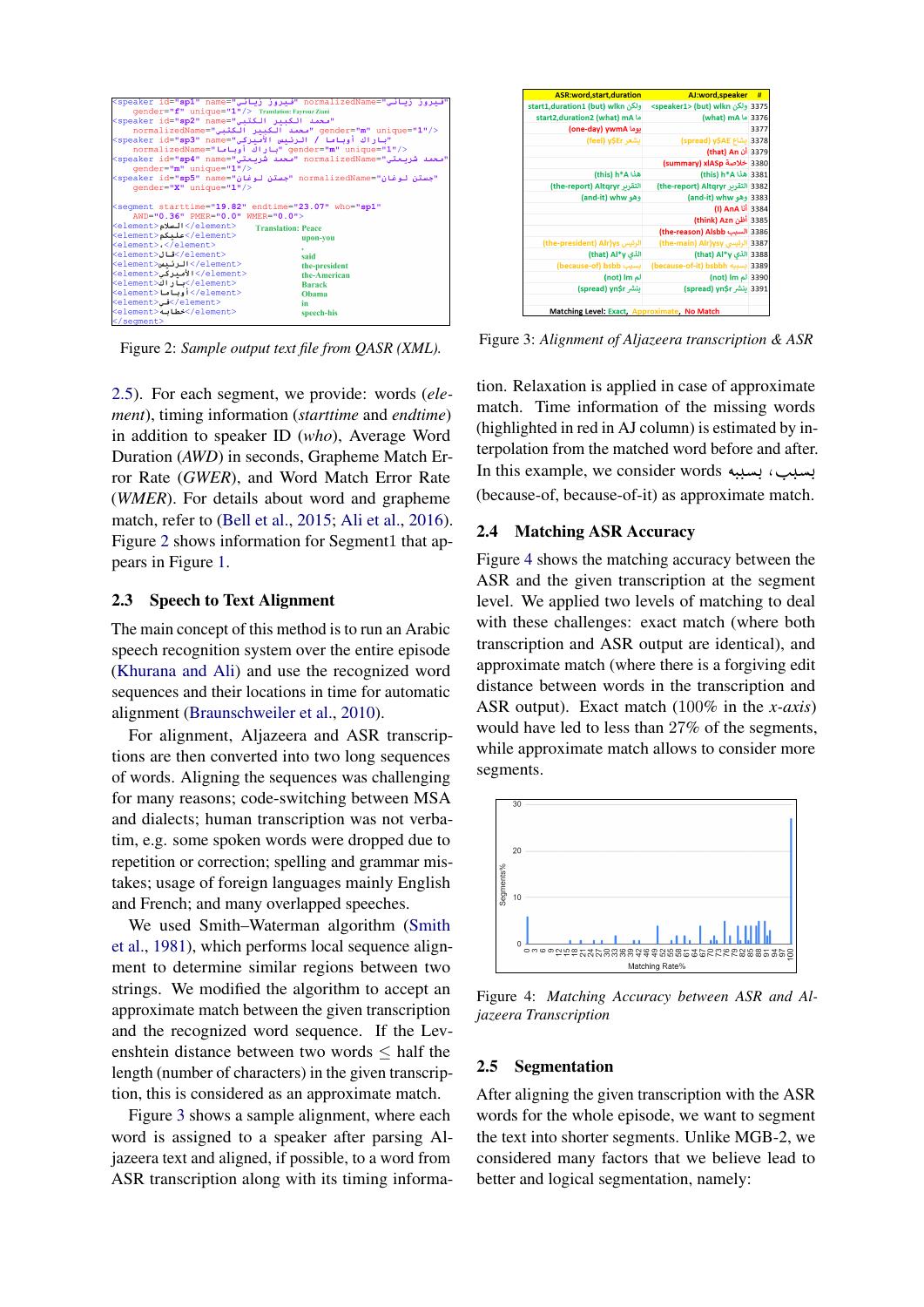- Surface: We tried to make segments in the range of  $[3-10]$  words. We consider punctuation<sup>[6](#page-4-0)</sup> as end of segments if they appear in this range, and we increase the window to 5 words to capture any of them in the neighbouring words. Typically, transcribers insert punctuation marks to indicate end of logical segments (sentences or phrases).
- Dialog: When a speaker changes in the transcribed text, we consider this as a valid end of segment. By doing this, we assign only one speaker to each segment.
- Acoustics: If there is a silence duration of at least 150msec between words, we consider this as a signal to potentially end the current segment. We consider the proceeding linguistic rules to confirm the validity of this end.
- Linguistics: For linguistically motivated segmentation, we want to avoid ending segments in wrong places (e.g. in the middle of Named Entities (NE), Noun Phrases (NP) or Adjective Phrases (AP)). To do so, from the 130M words in the LM data, we extracted the most frequent 10K words that were not followed by any punctuation in 90% of the cases, then we revised them manually<sup>[7](#page-4-1)</sup>. We call this list "NOrevised them manually'. we call this list "NO:<br>فی، یؤدي، با تمجاه :STOP-LIST". Examples are . t. . l<br>S  $\overline{\phantom{a}}$  (in, leads-to, towards). Additionally, we used the  $\ddot{\phantom{0}}$ publicly available Arabic NLP tools (Farasa)<sup>[8](#page-4-2)</sup> for NER and Part Of Speech (POS) tagging to label each word in the transcriptions. We put marks to avoid ending segments in the middle of NEs, NPs or APs. These are some examples from MGB-2 that have segmentation errors and words appearing erroneously in different and words appearing erroneously in different<br>segments: آمال /الناس (People's (seg<sub>i</sub>) /hopes segments. اهال /الناس (reople s (seg<sub>i)</sub> /hopes<br>(seg<sub>i+1</sub>)), مساعی /خارجیة (external /endeavors)  $\cdot$  $\overline{a}$ و (11999 - 1199) الولايات المتحدة /الأمريكية)<br>United States الولايات المتحدة /الأمريكية)  $\ddot{\cdot}$ <u>ر</u> .<br>ء <u>ر</u> /of America). If the surface or acoustics modules suggest end of segment, while contradicting these linguistics rules, this suggestion is ignored.

Details of QASR corpus after alignment and segmentation are presented in Table [3.](#page-2-3)

#### 2.6 Intrasentential Code-Switching

We discuss here the presence of intrasentential code-switching in QASR. We noticed in addition

<span id="page-4-3"></span>

| <b>CMI</b> Range      | CA. | word/Utt. | $#_{\cdot}$ |
|-----------------------|-----|-----------|-------------|
| $0 < CMI \le 15\%$    | 1.3 | 9.5       | 1,458       |
| $15 < CMI \leq 30\%$  | 1.6 | 7.0       | 3,806       |
| $30 < CMI \leq 45\%$  | 1.9 | 5.5       | 790         |
| $45 < CMI \leq 100\%$ | 2.3 | 3.8       | 178         |

Table 4: Details of code-switching level in QASR data using CMI range. word/Utt. represents the average word count per utterance, CA is the mean number of code alternation points in utterances, #. presents the number of utterances for the CMI range.

to the intrasentential dialectal code switching (discussed in Section [3.4\)](#page-7-0), the dataset also includes  $\approx 6K$  segments, where alternation between Arabic and English/French languages are seen.

To quantify the amount of code-switching present in this data, we calculate both the utterance and corpus level *Code-Mixing Index* (CMI), moti-vated by [Chowdhury et al.](#page-10-2) [\(2020b\)](#page-10-2); Gambäck and [Das](#page-10-13) [\(2016\)](#page-10-13). Based on the range of utterance-level CMI values, we group our dataset, as shown in Table [4.](#page-4-3) As for the corpus-level CMI, we observe an average of 30.5 CMI-value, calculated based on the average of utterance-level $9$  CMI considering the code-switching segments in QASR dataset.

Furthermore, from utterance-level analysis, we notice that the majority of the code-switched segments falls under  $15 < CMI \leq 30\%$  with an average of 2 alteration points per segment (e.g. Ar  $\rightarrow$  En  $\rightarrow$  Ar). Even though the code-switching occurs in only 0.4% of the full dataset, we notice that we have very short  $\approx 968$  segments (ranging CMI value  $>$  30%) with frequent alternating language value > 30%) with frequent alternating language<br>code, such as: "عندي " duplex بحنينة جوا In the future, these segments could be used to fur- $\overline{a}$  $\mathbf{a}$ ٔ<br>ّ ֦֦֧֦֧֦֧֦֧֦֧֦֧֦֧֦֧ׅ֚֚֚֡֝֝֝֝֜<br>֧֪֪֪֚ . ther explore the effect of such code-switching in the performance of speech and NLP models jointly.

## 3 Downstream Tasks

### 3.1 Automatic Speech Recognition

In this section, we study QASR dataset for the ASR task. We adopt the End-to-End Transformer (E2E-T) architecture from [Hussein et al.](#page-10-0) [\(2021\)](#page-10-0) as our baseline for QASR dataset. We first augment the speech data with the speed perturbation with speed factors of 0.9, 1.0 and 1.1 [\(Ko et al.,](#page-10-14) [2015\)](#page-10-14). Then, we extract 83-dimensional feature frames consisting of 80-dimensional log Mel-spectrogram and pitch features [\(Ghahremani et al.,](#page-10-15) [2014\)](#page-10-15) and apply

<span id="page-4-0"></span><sup>6</sup>Common punctuation marks are: Period, Comma, Question mark, Exclamation mark, Semicolon, Colon and Ellipsis.  $7$ The final list has 2,200 words.

<span id="page-4-2"></span><span id="page-4-1"></span><sup>8</sup><farasa.qcri.org>

<span id="page-4-4"></span><sup>&</sup>lt;sup>9</sup>Excluding switches between the utterances.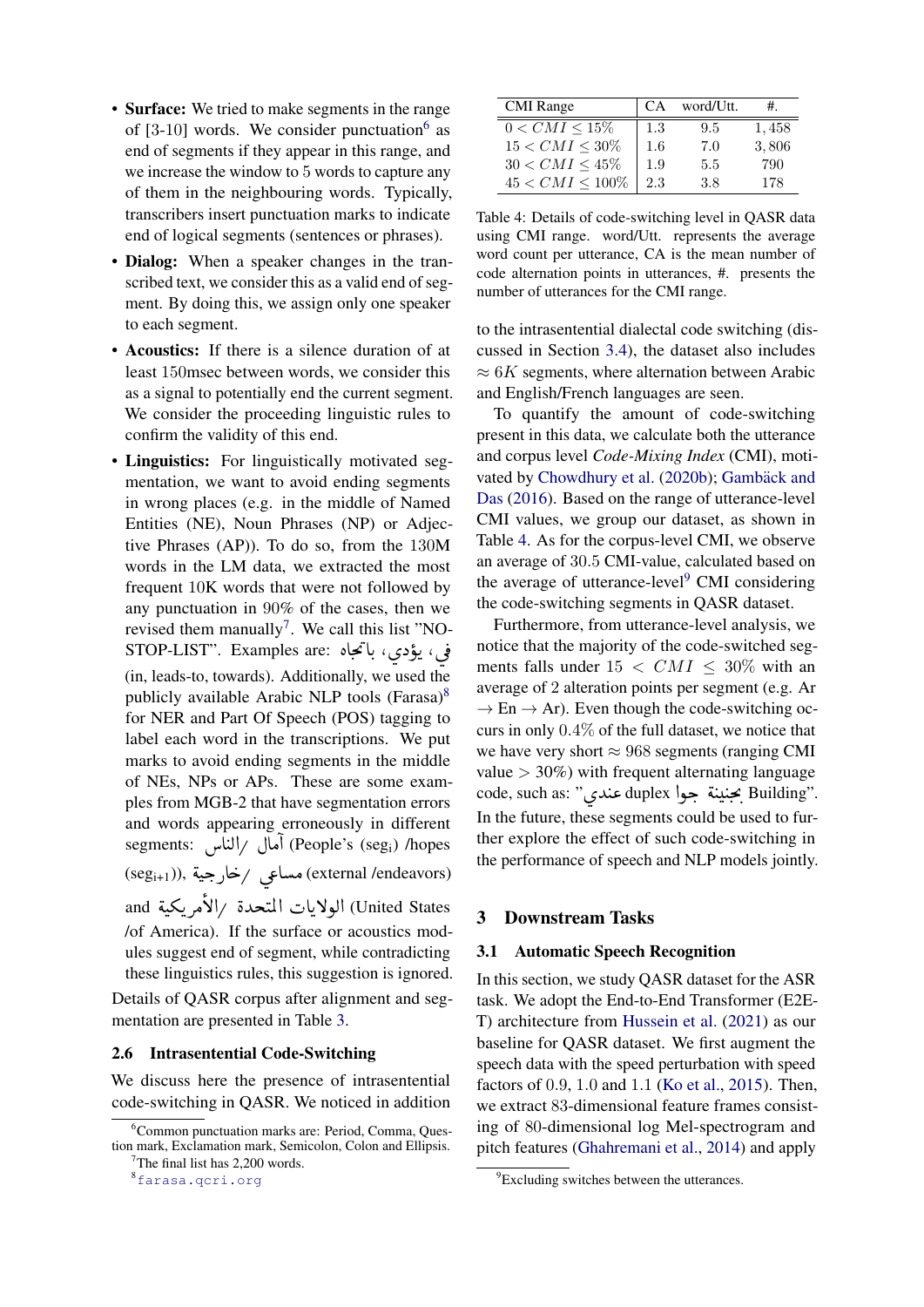<span id="page-5-0"></span>

|                     | Dev_WER $/$ [S, D, I] | Test_WER /[S, D, I] |
|---------------------|-----------------------|---------------------|
| Best E2E-T-MGB-2    | 15.0                  | 14.3                |
|                     | [10.0, 3.9, 1.1]      | [9.5, 3.7, 1.1]     |
| Baseline E2E-T-OASR | 15.1                  | 14.7                |
|                     | [7.0, 7.4, 0.7]       | [7.1, 7.0, 0.6]     |

Table 5: *WER% performance with the insertion (I%), substitution (S%) and deletion (D%) rates for the transformer ASR (E2E-T) pretrained on QASR and MGB-*2*.*

cepstral mean and variance normalization. Furthermore, we augment these features using the specaugment approach [\(Park et al.,](#page-10-16) [2019\)](#page-10-16). We use Espnet [\(Watanabe et al.,](#page-11-0) [2018\)](#page-11-0) to train the E2E-T model on MGB-2 and QASR datasets. Each model was trained for 30 epochs using 4 NVIDIA Tesla V100 GPUs, each with 16 GB memory, which lasted two weeks. Results of the baseline model on both development and testsets are shown in Table [5.](#page-5-0)

It can be seen that the best E2E-T-MGB-2 achieves slightly better WER with a difference of 0.3% on average. This is expected since adopted E2E-T architecture was carefully tuned on MGB-2 dataset. However, the E2E-T-QASR achieves lower substitution and insertion rates with an absolute difference of 2.7% and 0.5% on average respectively. It can also be noticed that almost half of the E2E-T-QASR errors are due to deletions. To investigate these results further, we visualize the distribution of segmentation duration of the MGB-2 train, the QASR train and the testsets as shown in Figure [5.](#page-6-0) We consider the range within 3 standard deviations of each distribution as the effective segmentation duration that contains 99% of the segments, and the rest 1% of the segments are considered as outliers. From Figure [5,](#page-6-0) it can be seen that QASR distribution is following the bell curve similar to the testset which was segmented by an expert transcriber. On the other hand, the MGB-2 distribution is right-skewed with segment duration outliers that go beyond 50 seconds. In addition, one can observe that the effective segmentation duration of the testset is 9 seconds, which is larger than QASR effective segmentation duration, which is only 7 seconds. On the other hand, the MGB-2 effective segmentation duration covers a much larger range of over 30 seconds. The difference in the segment duration affects the statistical properties of the data and causes a shift in the data distribution. We think that this is the main reason why the baseline E2E-T-QASR achieves worse results than best E2E-T-MGB-2. To validate our assumption, we analyze the E2E-T-QASR transcription and found that the

deletion errors mainly appeared with segments that are larger than 7 seconds.

We illustrate our findings with two transcription examples in Buckwalter (BW) format shown in Figure [6:](#page-6-1) short segment of 6 seconds, and long segment of 10 seconds. Deletions are highlighted in red, substitutions in yellow, and correct in green. It can be seen from the short example that E2E-T-QASR achieves better results with a potential for code-switching. On the other hand, the long example confirms our assumption about the shift in segments duration distribution between QASR and the testset.

### 3.2 Automatic Punctuation Restoration

<span id="page-5-1"></span>

| Cl. | <b>OASR</b> | Dev          | <b>Test</b> | Fisher      |
|-----|-------------|--------------|-------------|-------------|
|     | 428K (3.2%) | $2K(3.0\%)$  | 1K(2.5%)    | 70K(11.8%)  |
|     | 154K(1.2%)  | 1K(2.5%)     | 1K(1.8%)    | 362K (6.3%) |
|     | 87K (0.7%)  | $623(0.9\%)$ | 349 (0.5%)  | 56K (1.3%)  |
| O   | 12M (95.0%) | 68K (93.6%)  | 63K (95.1%) | 2M (80.6%)  |

Table 6: *Distribution of punctuation classes in QASR (Arabic) along with* 348 *hours of Fisher (English) corpus as a reference. O representing – No Punctuation, COMMA (*,*), FSTOP (.), Ques (*?*).*

In this section, we explore QASR for the automatic punctuation restoration task. To prepare the training data, we first segment the utterances from the same speaker with a maximum window of 120 tokens. We then remove utterances with  $\leq 6$  words and no punctuation in the segment. We pre-process the lexical utterances, removing diacritics, brackets, among others. For the task, we only keep the top 3 punctuation classes  $(2, 2)$  and  $2)$  and rest are mapped to class 'O' representing *no punctuation*. The distribution of punctuation in QASR are highly imbalanced (as shown in Table [6\)](#page-5-1), which is expected of a spoken corpus. However, in comparison to the Fisher corpus [\(Cieri et al.,](#page-10-17) [2004\)](#page-10-17) and other language datasets (see [\(Li and Lin,](#page-10-18) [2020\)](#page-10-18)), the distribution is more skewed. This is because in Arabic, punctuation marks are rarely used, e.g., *Segment1* in Figure [1,](#page-2-2) can be logically divided into two segments separated by a full stop.

We adapt a simple transformer-biLSTM architecture [\(Alam et al.,](#page-9-10) [2020\)](#page-9-10) as our baseline model using lexical information. Given an input token sequence  $(x_1, x_2..., x_m)$ , we extract the subwords  $(s_1, s_2..., s_n)$  using wordpiece tokenizer. These subwords are fed into the pre-trained BERT model, which outputs a vector of  $d$  dimension for each time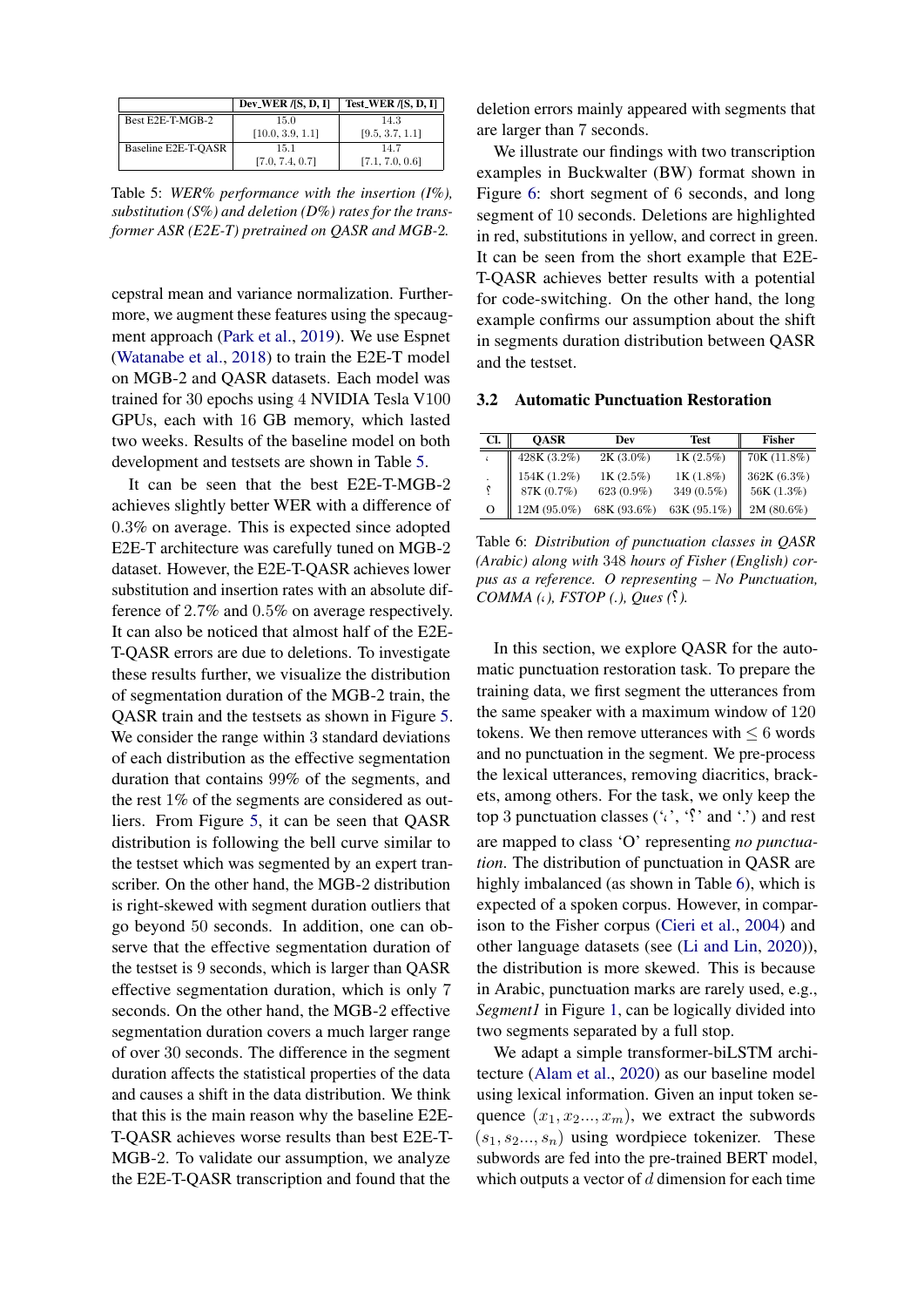<span id="page-6-0"></span>

Figure 5: *Duration distributions of the speech segments for: (a) MGB-*2*, (b) QASR, and (c) test dataset.*

<span id="page-6-1"></span>

| <b>Short segment</b> |                                                                                                                                                                                      |  |
|----------------------|--------------------------------------------------------------------------------------------------------------------------------------------------------------------------------------|--|
| Ref-Arabic           | أنا بخلص من الشركة اللي أنا فيها بطلع على شركة ثانية part time مثلا                                                                                                                  |  |
| Translation          | After finishing from the company I am in I go into another part time for example                                                                                                     |  |
| Ref-BW               | >nA bxlS mn Al\$rkp Ally >nA fyhA bTlE ElY \$rkp vAnyp part time mvlA                                                                                                                |  |
| E2E-T-QASR           | >nA bxlS mn Al\$rkp Ally >nA fyhA bTlE ElY \$rkp vAnyp part time mvlA                                                                                                                |  |
| E2E-T-MGB2           | >nA bxlS mn Al\$rkp Ally >nA fyhA bTlE ElY \$rkp vAnyp bartheid mvlA                                                                                                                 |  |
| Long segment         |                                                                                                                                                                                      |  |
| Ref-Arabic           | دعم ناله هو لا سبما وأن أثيوبيا والبمن الجنوبي كانت دول فقبرة يعني لكن العصب في الدعم والمال كان القذافي تمام أثبوبيا كانت                                                           |  |
| Translation          | The support he received, especially since Ethiopia and South Yemen were poor countries I mean but<br>the insistence in support and money was Gaddafi who was completely Ethiopia was |  |
| Ref-BW               | dEm nAlh hw lA symA w>n >vywbyA wAlymn Aljnwby kAnt dwl fqyrp yEny lkn                                                                                                               |  |
|                      | AlESb fy AldEm wAlmAl kAn Alq*Afy tmAm >vywbyA kAnt                                                                                                                                  |  |
| E2E-T-QASR           | *** *** 1A symA w>n >vywbyA wAlymn Aljnwby kAnt dwl fqyrp yEny 1kn                                                                                                                   |  |
|                      | ***<br>AlESb fy AldEm wAlmAl ***<br>***<br>kAnt                                                                                                                                      |  |
| E2E-T-MGB2           | dEm mAlh hw lA symA w>n >vywbyA wAlymn Aljnwby kAnt dwl fqyrp yEny lkn<br>AlESb fy AldEm wAlmAl kant t*hb tmAm >vywbyA kAnt                                                          |  |

Figure 6: E2E-T-QASR and E2E-T-MGB-2 transcription on short segment and long segments of 6 and 10 seconds respectively. Each example includes text in Arabic, Buckwalter (BW) and English translation.

<span id="page-6-3"></span>

| Dev         | O     | <b>COMMA</b> | <b>FSTOP</b> | <b>QUES</b> |
|-------------|-------|--------------|--------------|-------------|
| P           | 97.0% | 52.7%        | 78.8%        | 61.3%       |
| R           | 98.8% | 38.8%        | 50.4%        | 59.7%       |
| F1          | 97.9% | 44.7%        | 61.5%        | 60.5%       |
|             |       |              |              |             |
| <b>Test</b> | O     | <b>COMMA</b> | <b>FSTOP</b> | <b>QUES</b> |
| P           | 98.1% | 44.9%        | 70.7%        | 52.6%       |
| R           | 98.4% | 48.6%        | 51.7%        | 57.3%       |

Table 7: *Reported Precision (P), Recall (R) and Fmeasure (F1) on test and dev set using punctuation restoration model trained on QASR dataset.*

step. These d vectors are then passed to a BiLSTM layer, consisting of h hidden units. The choice of using BiLSTM is to make effective use of both past  $(\vec{h})$  and future  $(\vec{h})$  contexts for prediction. The concatenated  $\overrightarrow{h} + \overleftarrow{h}$  output at each time step is then fed to a fully-connected layer with four output neurons, which correspond to 3 punctuation marks and the 'O' token.

During the training, special tokens identifying start- and end-of the sentence are added to the in-

put subword sequence.<sup>[10](#page-6-2)</sup> For this task, we used AraBERT [\(Antoun et al.,](#page-9-11) [2020\)](#page-9-11): pre-trained on newspaper articles, containing 3 transformer self attention layers with each hidden layer of 768. These token embeddings are then passed onto a BiLSTM with hidden dimension of 768. The baseline model is trained using Adam optimizer with a learning rate of  $1e - 5$  and 32 batch size for 10 epochs.

Despite the fact that Arabic has a skewed distribution in punctuation, the baseline results reported in Table [7](#page-6-3) for the 3 punctuation and 'O' labels show that the prediction results of the full stop and the question mark are better than the comma. This again reconfirms that in Arabic, the use of comma is highly debatable [\(Mubarak et al.,](#page-10-19) [2015;](#page-10-19) [Mubarak](#page-10-20) [and Darwish,](#page-10-20) [2014\)](#page-10-20) and can easily be substituted by the full stop or other punctuation. In the future, we will explore better architectures with information from different modalities, such as acoustics.

<span id="page-6-2"></span> $10$ The maximum length of the subwords is set to 256. In cases, if the sequence exceeds the maximum length, it is then divided into two separate sequences.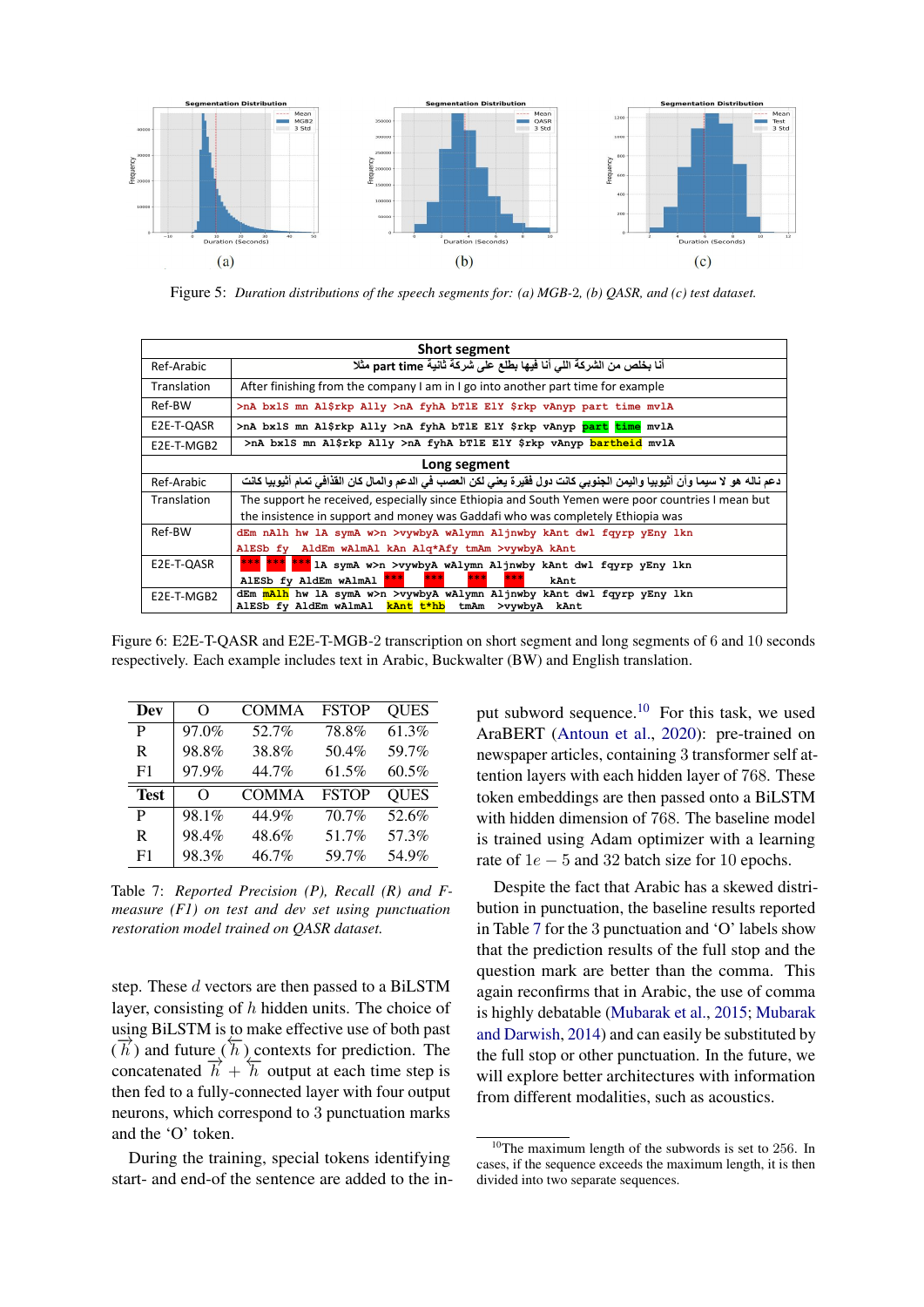<span id="page-7-3"></span>

| <b>Speakers</b> | 40 (Anchor (A): 20, Guest (G): 20) |
|-----------------|------------------------------------|
| - Male          | 33 (A: 14, G:19)                   |
| - Female        | 7(A:6, G:1)                        |
| Segments        | 4,000(100/space)                   |
| Countries       | 11 unique countries (DZ, EG, IQ,   |
|                 | LB, LY, MA, PS, SA, SY, TN, YE)    |

Table 8: *QASR subset used for speaker verification (SV) and Arabic dialect identification (ADI) tasks.*

### 3.3 Speaker Verification

One of the biggest challenges in broadcast domain is its speech diversity. The anchor speaker voice is often clear and planned. However, the spoken style $11$  of different program guests can present various challenges. Here, we showcase how QASR could be used to evaluate existing speaker models based on the speakers' role in each episode. In the future, the dataset can also be used to study turntaking and speaker dynamics, given the interaction between speakers in QASR.

<span id="page-7-4"></span>

| <b>Sets</b>   | EER | <b>Total Pairs</b>         |
|---------------|-----|----------------------------|
| Anchor        | 9.2 | $40K (75\% \text{ male})$  |
| Guest         | 7.5 | $40K (100\% \text{ male})$ |
| Mixed         | 7.9 | $40K (75\% \text{ male})$  |
| VoxCeleb1-tst | 68  | 38K                        |

Table 9: *Reported EER on verification trial pairs for anchors, guest and their combination. In addition, EER reported on VoxCeleb1 official test verification pairs (English) as reference.* 50*% of the total pairs are positive, i.e. from same speaker.*

We adapt one of the widely-known architectures used to model an end-to-end text-independent Speaker Recognition (SR) system. For the study, we use a pre-trained model, with four temporal convolution neural networks followed by a global (statistical) pooling layer and then two fully connected layers. The input to the model is MFCCs features (with 40 coefficient) computed with a 25msec window and 10ms frame-rate from the 16KHz audio. The model is trained on Voxceleb1 [\(Nagrani et al.,](#page-10-21) [2017\)](#page-10-21) development set (containing 1, 211 speakers and  $\approx 147$ K utterances). More details can be found in [Shon et al.](#page-11-12) [\(2018\)](#page-11-12); [Chowdhury et al.](#page-10-22) [\(2020a\)](#page-10-22).

For speaker verification, we use verified same/different-speaker pairs of speech segments as input. We extract the length normalized embed-

dings from the last layer of the SR model and then computed the cosine similarity between pairs.

For our evaluation, we constructed these verification pair trials by randomly picking up  $40K$  utterance pairs from: (*i*) speakers of the same gender; (*ii*) similar utterance lengths; and (*iii*) a balanced distribution between positive and negative targets $^{12}$  $^{12}$  $^{12}$ . For this, we use the most frequent 20 anchor and 20 guest speakers data subset described in Table [8.](#page-7-3) We then compare the Equal Error Rate (EER) of the model, reported in Table [9,](#page-7-4) using the designed verification pairs based on a particular job role, or their combination. In addition, we also report the results on VoxCeleb1 official verification testset as a reference.

From the results, we observe that the SR model effectively distinguishes between the positive and negative pairs with  $\approx 70\%$  (A) -  $72\%$  (G) accuracy. Comparing the EER, we notice that it is harder to differentiate between anchors than guests. This can be due to the fact that anchors are using the same acoustic conditions, and the current models are learning recording conditions [\(Chowdhury et al.,](#page-10-22) [2020a\)](#page-10-22) as well as speaker information.

### <span id="page-7-0"></span>3.4 Arabic Dialect Identification

To understand the dialectal nature of QASR dataset, we analyze the acoustic and lexical representations for 100 segments from each speaker $^{13}$  $^{13}$  $^{13}$ .

To obtain the dialect labels, we run the pretrained dialect identification models for both speech and text modality. We address the dialect identification as multi-stage classification: Firstly, we predict the labels of the segments - MSA *vs* DA - and, secondly, if the label is DA, we further propagate the labels to detect the country of the selected speaker (i.e fine-grained dialect classification). For country level evaluation, we manually annotate each speaker's country label (see Table [8\)](#page-7-3).

For lexical modality, we use the pre-trained QADI [\(Abdelali et al.,](#page-9-12) [2020\)](#page-9-12), and for the acoustic modality, we use ADI- $5^{14}$  $5^{14}$  $5^{14}$  [\(Shon et al.,](#page-11-13) [2017;](#page-11-13) [Ali](#page-9-8) [et al.,](#page-9-8) [2019\)](#page-9-8) – as MSA vs DA classifier – along with ADI- $17^{15}$  $17^{15}$  $17^{15}$  [\(Shon et al.,](#page-11-5) [2020\)](#page-11-5) for fine-grained labels.

<sup>14</sup>[https://github.com/swshon/dialectID\\_](https://github.com/swshon/dialectID_e2e) [e2e](https://github.com/swshon/dialectID_e2e) <sup>15</sup>[https://github.com/swshon/](https://github.com/swshon/arabic-dialect-identification)

<span id="page-7-7"></span>[arabic-dialect-identification](https://github.com/swshon/arabic-dialect-identification)

<span id="page-7-1"></span> $11$ The style can vary based on language fluency, speech rate, use of different dialects among other factors.

<span id="page-7-2"></span><sup>&</sup>lt;sup>12</sup>The official verification pairs are included as a part of QASR.

<span id="page-7-6"></span><span id="page-7-5"></span> $13$ We used the same speaker set as the SV task.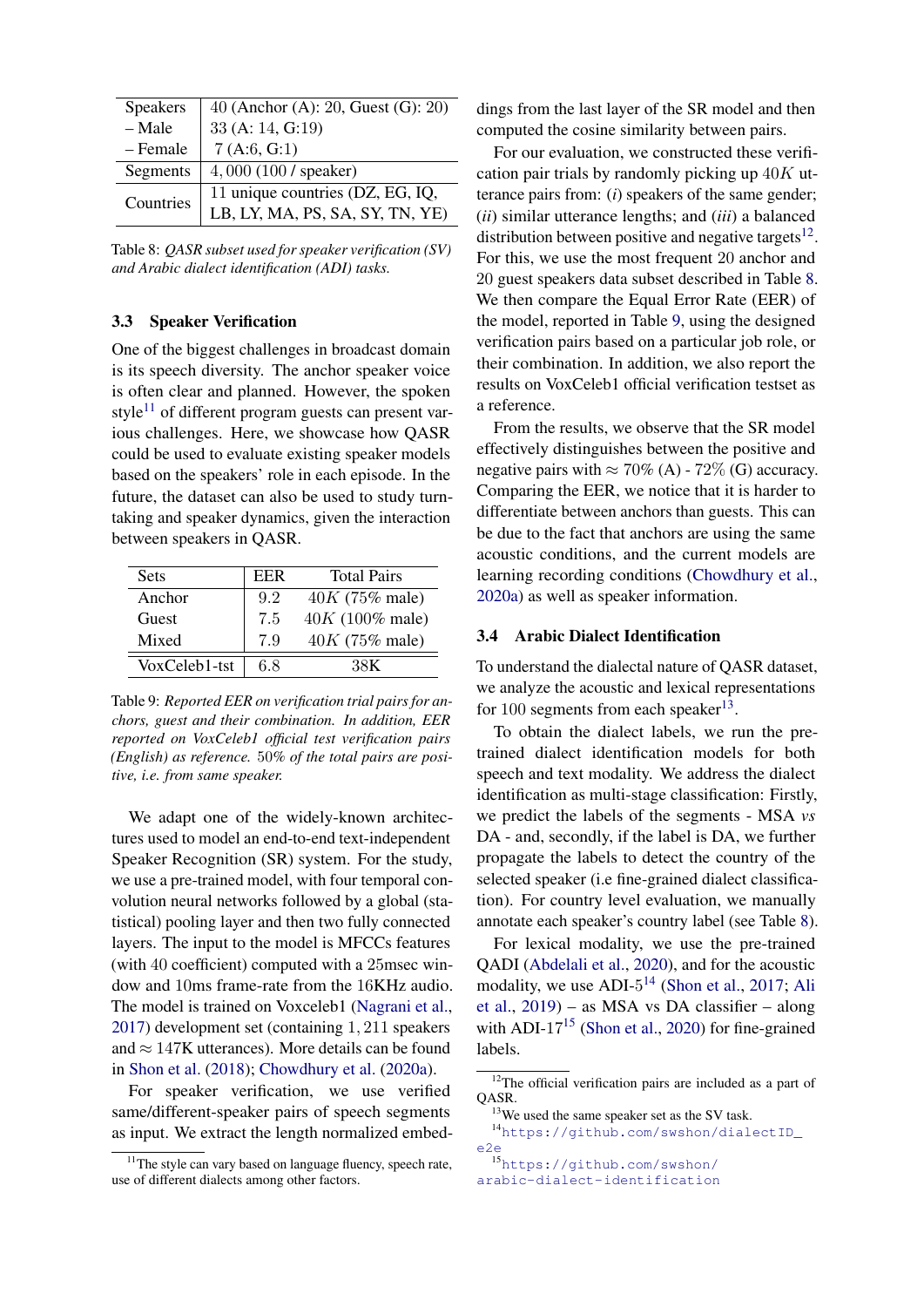We observe that in both the modalities,  $50\%$ of the anchors speak MSA in 70% of the time in speech and 90% of the time in text. As for the other 50%, we notice that using the dialect identification modules, we can detect only 20% of the speaker's nationality correctly. The aforementioned observations are pre-anticipated, as anchors are professionally trained to speak mostly in MSA, making it harder for the model to predict the correct country label. This also explains why the large portion of the data is MSA.

As for guest speakers, we notice that the lexical classifier detected that 30% of the speakers use MSA, while 70% of the speakers were detected as DA. As for the acoustic models, we notice that all speakers use dialects more than 70% of the time. Comparing the accuracy of identifying the correct dialects based on annotated country labels, we notice that both the text and acoustic models perform comparatively better in identify the guest speakers' country  $-64\%$  from text and 65% from acoustic. Our hypothesis for such increase in performance is that guest speakers, unlike the anchors, mostly speak using their dialects, making it easier for the model to infer their country.

When comparing the decision from both modalities, we notice that there is an agreement of 67.5% (65% for anchor and 70% for guest speakers) for MSA/DA classification. Most of the classification errors in speech and text dialect identification models are due to confusion between dialects spoken in neighboring countries; e.g. Syria and Lebanon in the Levantine region; Tunisia and Algeria in the North African region.

### 3.5 Named Entity Recognition (NER)

NER is essential for a variety of NLP applications such as information extraction and summarization. There are many researches on Arabic NER for news articles, e.g. ANERcorp [\(Benajiba and Rosso,](#page-9-13) [2008\)](#page-9-13) and microblogs [\(Darwish,](#page-10-23) [2013\)](#page-10-23). However, we are not aware of any studies or datasets for NER in Arabic news transcription, which can be useful for applications like video search. We manually annotate and revised the MGB-2 testset for basic NE types, namely Person (PER), Location (LOC), Organization (ORG) and Others (OTH/MISC) following the guidelines in [\(Benajiba and Rosso,](#page-9-13) [2008\)](#page-9-13). The testset (70K words) along with NER annotation is available as part of QASR. From the annotation, we observed NEs are 7% of the corpus and their distribution is as follows: PER= 32%, LOC=

<span id="page-8-1"></span>

|            | <b>ANERcorp</b> |      |      | <b>OASR</b> |      |      |
|------------|-----------------|------|------|-------------|------|------|
| Type       | D               | R    | F1   | P           | R    | F1   |
| <b>PER</b> | 87.0            | 77.7 | 82.1 | 62.8        | 51.2 | 56.4 |
| LOC        | 92.3            | 87.8 | 90.0 | 86.4        | 88.1 | 87.2 |
| <b>ORG</b> | 81.4            | 66.0 | 72.9 | 22.8        | 19.1 | 20.8 |
| Overall    | 88.7            | 80.3 | 84.3 | 72.2        | 67.5 | 69.8 |

Table 10: NER results: Precision (P), Recall (R) and F1 on two testsets.

## 46%, ORG=  $18\%$  and OTH=  $5\%$ <sup>[16](#page-8-0)</sup>.

We test the publicly available Arabic Farasa NER on our new testset and compare performance with the standard news testset (ANERcorp). Results are listed in Table [10.](#page-8-1) As shown, testing NER on transcribed speech has lower F1 by 15% compared to testing on a standard news testset (from 84.3% to 69.8%). We anticipate that characteristics of speech transcription described in Section [2.3](#page-3-1) affected NER negatively<sup>[17](#page-8-2)</sup>. We keep enhancing NER for speech transcription for future work.

## 4 Conclusion

In this paper, we introduce a 2, 000 hours transcribed Arabic speech corpus, QASR. We report results for automatic speech recognition, Arabic dialect identification, speaker verification, and punctuation restoration to showcase the importance and usability of the dataset. QASR is also the first Arabic speech-NLP corpus to study spoken modern standard Arabic and dialectal Arabic. We report for the first time named entity recognition in Arabic news transcription. The 11, 092 unique speakers present in QASR can be used to study turn-taking and speaker dynamics in the broadcast domain. The corpus can also be useful for unsupervised methods to select speaker for text to speech [\(Galle](#page-10-24)[gos et al.,](#page-10-24) [2020\)](#page-10-24). The QASR is publicly available for the research community.

#### Acknowledgements

This work was made possible with the collaboration between Qatar Computing Research Institute, HBKU and Aljazeera media network. This data is hosted on ArabicSpeech portal<sup>[18](#page-8-3)</sup>, which is a community based effort that runs for the benefit of Arabic speech science and technologies.

<span id="page-8-0"></span><sup>16</sup>ANERcorp contains 150K words. NEs are 11%. Distribution: PER= 39%, LOC= 30%, ORG= 21%, MISC= 10%.  $\overline{a}$ .<br>.  $\overline{\phantom{a}}$ ֧֦֪֖֚֚֚֝֝֝֝֝֝<br>֧֪ׅׅ֚֚֚֚֚֚֚֚֚֚֚֚֚֚֚֚֚֚֚֚֚֚֚֚֚֚֚֝֘֘֝֘֝֬֓֡֘֩֓֡֘ ֺ֚֞ ו;<br>י  $\overline{a}$ ļ

<span id="page-8-3"></span><span id="page-8-2"></span><sup>.</sup>ion: PEK= 59%, LOC= 50%, OKO= 21%, MISC= 10%.<br>طيب أنتم أليست يعني ألا تستحون؟ <sup>17</sup>Disfluency example: ? Į (OK you are isn't it I mean are you not ashamed?) Į ڔ Ë .<br>تا J ֦֧֦ <sup>18</sup><https://arabicspeech.org/>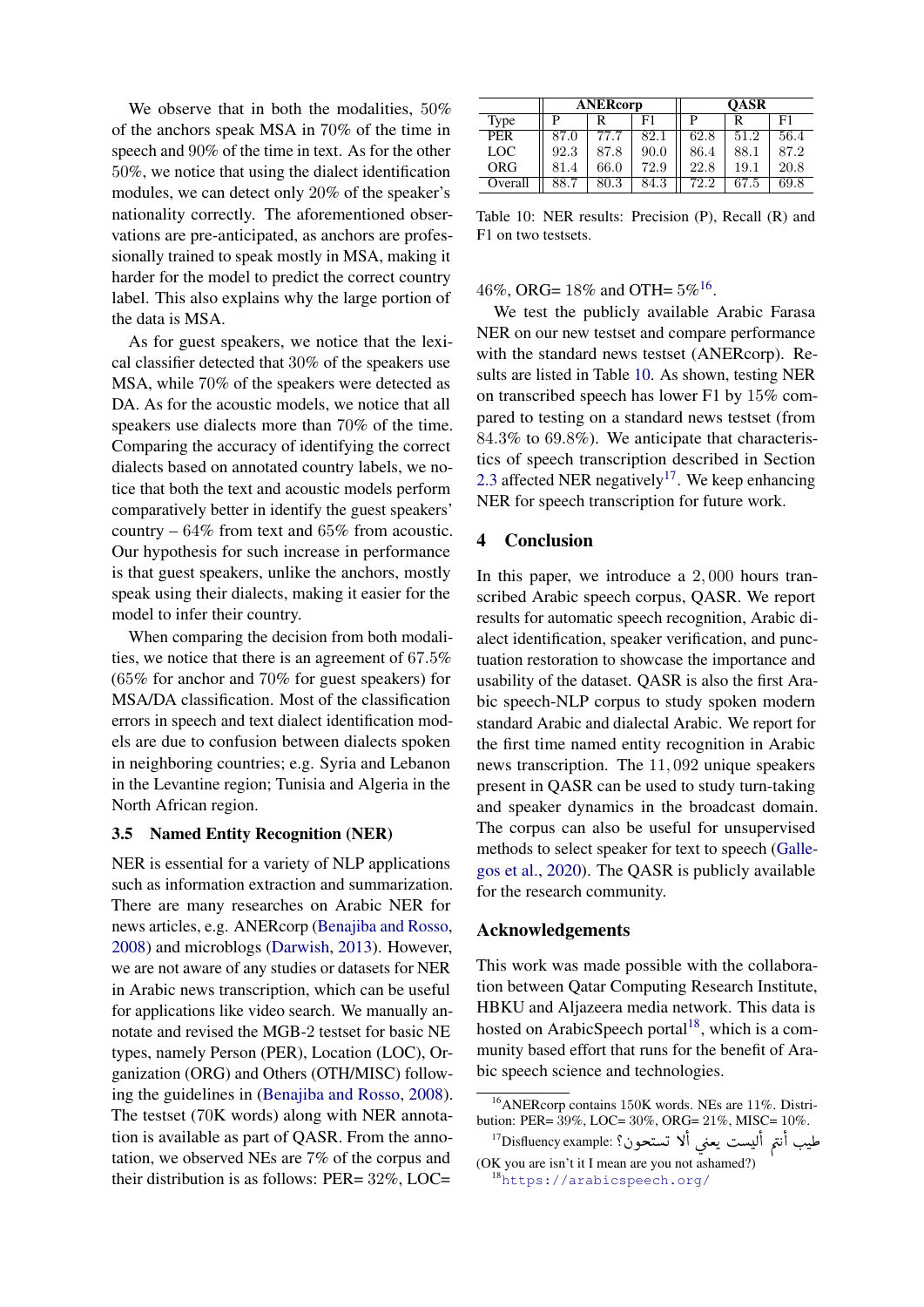## Ethical Concern and Social Impact

## User Privacy

QASR dataset only includes programs that have been broadcast by the Aljazeera news media. No additional identity of the guest is revealed in the data, which was made anonymous in the original program. However, in the future, if any concern is raised for a particular content, we will comply to legitimate concerns by removing the affected content from the corpus.

## Biases in QASR

Any biases found in the dataset are unintentional, and we do not intend to do harm to any group or individual. The bias in our data, for example towards a particular gender is unintentional and is a true representation of the programs. We do address these concerns by collecting examples from both parties before any general suggestion.

As for the assigned annotation label, we follow a well-defined schema and available information to perceive a final label. For e.g. gender label – male/female is perceived from the data and might not be a true representative of the speakers' choice.

### Potential Misuse

We request the research community to be aware that our dataset can be used to misuse quotes for the speakers for political or other gain. If such misuse is noticed, human moderation is encouraged in order to ensure this does not occur.

### References

- <span id="page-9-4"></span>Ahmed Abdelali, Kareem Darwish, Nadir Durrani, and Hamdy Mubarak. 2016. Farasa: A fast and furious segmenter for Arabic. In *Proceedings of the 2016 conference of the North American chapter of the association for computational linguistics: Demonstrations*, pages 11–16.
- <span id="page-9-12"></span>Ahmed Abdelali, Hamdy Mubarak, Younes Samih, Sabit Hassan, and Kareem Darwish. 2020. Arabic dialect identification in the wild. *arXiv preprint arXiv:2005.06557*.
- <span id="page-9-5"></span>Muhammad Abdul-Mageed, Chiyu Zhang, Houda Bouamor, and Nizar Habash. 2020. Nadi 2020: The first nuanced Arabic dialect identification shared task. *arXiv preprint arXiv:2010.11334*.
- <span id="page-9-10"></span>Tanvirul Alam, Akib Khan, and Firoj Alam. 2020. Punctuation restoration using transformer models for resource-rich and-poor languages. In *Proceedings of the Sixth Workshop on Noisy User-generated Text (W-NUT 2020)*, pages 132–142.
- <span id="page-9-3"></span>Ahmed Ali, Peter Bell, James Glass, Yacine Messaoui, Hamdy Mubarak, Steve Renals, and Yifan Zhang. 2016. The MGB-2 challenge: Arabic multi-dialect broadcast media recognition. In *2016 IEEE Spoken Language Technology Workshop (SLT)*, pages 279– 284. IEEE.
- <span id="page-9-6"></span>Ahmed Ali, Shammur Chowdhury, Mohamed Afify, Wassim El-Hajj, Hazem Hajj, Mourad Abbas, Amir Hussein, Nada Ghneim, Mohammad Abushariah, and Assal Alqudah. 2021. Connecting Arabs: bridging the gap in dialectal speech recognition. *Communications of the ACM*, 64(4):124–129.
- <span id="page-9-8"></span>Ahmed Ali, Suwon Shon, Younes Samih, Hamdy Mubarak, Ahmed Abdelali, James Glass, Steve Renals, and Khalid Choukri. 2019. The MGB-5 challenge: Recognition and dialect identification of dialectal Arabic speech. In *IEEE Automatic Speech Recognition and Understanding Workshop (ASRU)*, pages 1026–1033. IEEE.
- <span id="page-9-7"></span>Ahmed Ali, Stephan Vogel, and Steve Renals. 2017. Speech recognition challenge in the wild: Arabic MGB-3. In *IEEE Automatic Speech Recognition and Understanding Workshop (ASRU)*, pages 316– 322. IEEE.
- <span id="page-9-11"></span>Wissam Antoun, Fady Baly, and Hazem Hajj. 2020. Arabert: Transformer-based model for Arabic language understanding. In *LREC 2020 Workshop Language Resources and Evaluation Conference 11–16 May 2020*, page 9.
- <span id="page-9-1"></span>Rosana Ardila, Megan Branson, Kelly Davis, Michael Henretty, Michael Kohler, Josh Meyer, Reuben Morais, Lindsay Saunders, Francis M Tyers, and Gregor Weber. 2019. Common voice: A massively-<br>multilingual speech corpus.  $arXiv$  preprint multilingual speech corpus. *arXiv:1912.06670*.
- <span id="page-9-2"></span>Peter Bell, Mark JF Gales, Thomas Hain, Jonathan Kilgour, Pierre Lanchantin, Xunying Liu, Andrew Mc-Parland, Steve Renals, Oscar Saz, Mirjam Wester, et al. 2015. The MGB challenge: Evaluating multigenre broadcast media recognition. In *2015 IEEE Workshop on Automatic Speech Recognition and Understanding (ASRU)*, pages 687–693. IEEE.
- <span id="page-9-13"></span>Yassine Benajiba and Paolo Rosso. 2008. Arabic named entity recognition using conditional random fields. In *Proc. of Workshop on HLT & NLP within the Arabic World, LREC*, volume 8, pages 143–153. Citeseer.
- <span id="page-9-9"></span>Norbert Braunschweiler, Mark JF Gales, and Sabine Buchholz. 2010. Lightly supervised recognition for automatic alignment of large coherent speech recordings. In *Eleventh Annual Conference of the International Speech Communication Association*.
- <span id="page-9-0"></span>Chung-Cheng Chiu, Tara N Sainath, Yonghui Wu, Rohit Prabhavalkar, Patrick Nguyen, Zhifeng Chen, Anjuli Kannan, Ron J Weiss, Kanishka Rao, Ekaterina Gonina, et al. 2018. State-of-the-art speech recognition with sequence-to-sequence models. In *2018 IEEE International Conference on Acoustics, Speech and Signal Processing (ICASSP)*, pages 4774–4778. IEEE.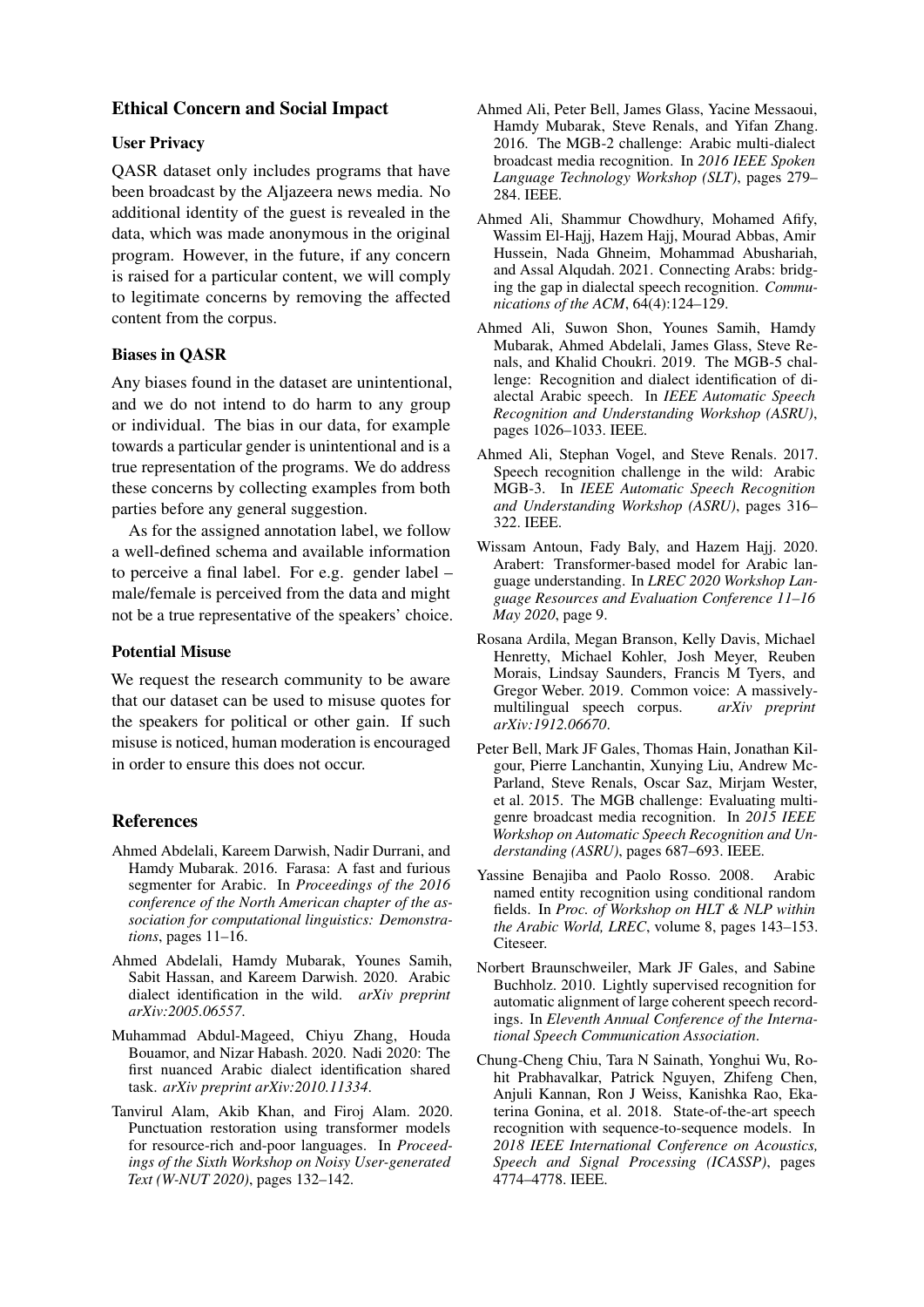- <span id="page-10-22"></span>Shammur A Chowdhury, Ahmed Ali, Suwon Shon, and James Glass. 2020a. What does an end-to-end dialect identification model learn about non-dialectal information? *Proc. Interspeech 2020*, pages 462– 466.
- <span id="page-10-2"></span>Shammur A Chowdhury, Younes Samih, Mohamed Eldesouki, and Ahmed Ali. 2020b. Effects of dialectal code-switching on speech modules: A study using Egyptian Arabic broadcast speech. *Proc. Interspeech*.
- <span id="page-10-3"></span>Shammur Absar Chowdhury, Amir Hussein, Ahmed Abdelali, and Ahmed Ali. 2021. Towards one model to rule all: Multilingual strategy for dialectal codeswitching Arabic Asr. *arXiv:2105.14779*.
- <span id="page-10-7"></span>Shammur Absar Chowdhury, Evgeny Stepanov, Morena Danieli, and Giuseppe Riccardi. 2017. Functions of silences towards information flow in spoken conversation. In *Proceedings of the Workshop on Speech-Centric Natural Language Processing*, pages 1–9.
- <span id="page-10-6"></span>Shammur Absar Chowdhury, Evgeny A Stepanov, Morena Danieli, and Giuseppe Riccardi. 2019. Automatic classification of speech overlaps: Feature representation and algorithms. *Computer Speech & Language*, 55:145–167.
- <span id="page-10-17"></span>Christopher Cieri, David Miller, and Kevin Walker. 2004. The fisher corpus: a resource for the next generations of speech-to-text. In *LREC*, volume 4, pages 69–71.
- <span id="page-10-23"></span>Kareem Darwish. 2013. Named entity recognition using cross-lingual resources: Arabic as an example. In *Proceedings of the 51st Annual Meeting of the Association for Computational Linguistics (Volume 1: Long Papers)*, pages 1558–1567.
- <span id="page-10-8"></span>Chenpeng Du, Hao Li, Yizhou Lu, Lan Wang, and Yanmin Qian. 2021. Data augmentation for endto-end code-switching speech recognition. In *2021 IEEE Spoken Language Technology Workshop (SLT)*, pages 194–200. IEEE.
- <span id="page-10-24"></span>Pilar Oplustil Gallegos, Jennifer Williams, Joanna Rownicka, and Simon King. 2020. An unsupervised method to select a speaker subset from large multispeaker speech synthesis datasets. *Proc. Interspeech 2020*, pages 1758–1762.
- <span id="page-10-13"></span>Björn Gambäck and Amitava Das. 2016. Comparing the Level of Code-Switching in Corpora. In *LREC*.
- <span id="page-10-15"></span>Pegah Ghahremani, Bagher BabaAli, Daniel Povey, Korbinian Riedhammer, Jan Trmal, and Sanjeev Khudanpur. 2014. A pitch extraction algorithm tuned for automatic speech recognition. In *IEEE international conference on acoustics, speech and signal processing (ICASSP)*, pages 2494–2498. IEEE.
- <span id="page-10-11"></span>Sabit Hassan, Hamdy Mubarak, Ahmed Abdelali, and Kareem Darwish. 2021. Asad: Arabic social media analytics and understanding. In *Proceedings of the 16th Conference of the European Chapter of the Association for Computational Linguistics: System Demonstrations*, pages 113–118.
- <span id="page-10-0"></span>Amir Hussein, Shinji Watanabe, and Ahmed Ali. 2021. Arabic speech recognition by end-to-end,

modular systems and human. *arXiv preprint arXiv:2101.08454*.

- <span id="page-10-12"></span>Sameer Khurana and Ahmed Ali. QCRI advanced transcription system (QATS) for the Arabic multidialect broadcast media recognition: MGB-2 challenge. *Training*, 1200(2214):370K.
- <span id="page-10-14"></span>Tom Ko, Vijayaditya Peddinti, Daniel Povey, and Sanjeev Khudanpur. 2015. Audio augmentation for speech recognition. In *Sixteenth Annual Conference of the International Speech Communication Association*.
- <span id="page-10-18"></span>Xinxing Li and Edward Lin. 2020. A 43 language multilingual punctuation prediction neural network model. *Proc. Interspeech 2020*, pages 1067–1071.
- <span id="page-10-5"></span>Hamdy Mubarak, Ahmed Abdelali, Hassan Sajjad, Younes Samih, and Kareem Darwish. 2019. Highly effective Arabic diacritization using sequence to sequence modeling. In *Proceedings of the 2019 Conference of the North American Chapter of the Association for Computational Linguistics: Human Language Technologies, Volume 1 (Long and Short Papers)*, pages 2390–2395.
- <span id="page-10-20"></span>Hamdy Mubarak and Kareem Darwish. 2014. Automatic correction of Arabic text: A cascaded approach. In *Proceedings of the EMNLP 2014 Workshop on Arabic Natural Language Processing (ANLP)*, pages 132–136.
- <span id="page-10-19"></span>Hamdy Mubarak, Kareem Darwish, and Ahmed Abdelali. 2015. Qcri@ qalb-2015 shared task: Correction of Arabic text for native and non-native speakers' errors. In *Proceedings of the Second Workshop on Arabic Natural Language Processing*, pages 150–154.
- <span id="page-10-21"></span>Arsha Nagrani, Joon Son Chung, and Andrew Zisserman. 2017. Voxceleb: a large-scale speaker identification dataset. *arXiv preprint arXiv:1706.08612*.
- <span id="page-10-10"></span>Joseph Olive, Caitlin Christianson, and John McCary. 2011. *Handbook of natural language processing and machine translation: DARPA global autonomous language exploitation*. Springer Science & Business Media.
- <span id="page-10-9"></span>David S Pallett. 2003. A look at nist's benchmark asr tests: past, present, and future. In *2003 IEEE Workshop on Automatic Speech Recognition and Understanding (IEEE Cat. No. 03EX721)*, pages 483–488. IEEE.
- <span id="page-10-1"></span>Vassil Panayotov, Guoguo Chen, Daniel Povey, and Sanjeev Khudanpur. 2015. Librispeech: an asr corpus based on public domain audio books. In *2015 IEEE international conference on acoustics, speech and signal processing (ICASSP)*, pages 5206–5210. IEEE.
- <span id="page-10-16"></span>Daniel S Park, William Chan, Yu Zhang, Chung-Cheng Chiu, Barret Zoph, Ekin D Cubuk, and Quoc V Le. 2019. Specaugment: A simple data augmentation method for automatic speech recognition. *Proc. Interspeech*, pages 2613–2617.
- <span id="page-10-4"></span>Arfath Pasha, Mohamed Al-Badrashiny, Mona T Diab, Ahmed El Kholy, Ramy Eskander, Nizar Habash, Manoj Pooleery, Owen Rambow, and Ryan Roth.